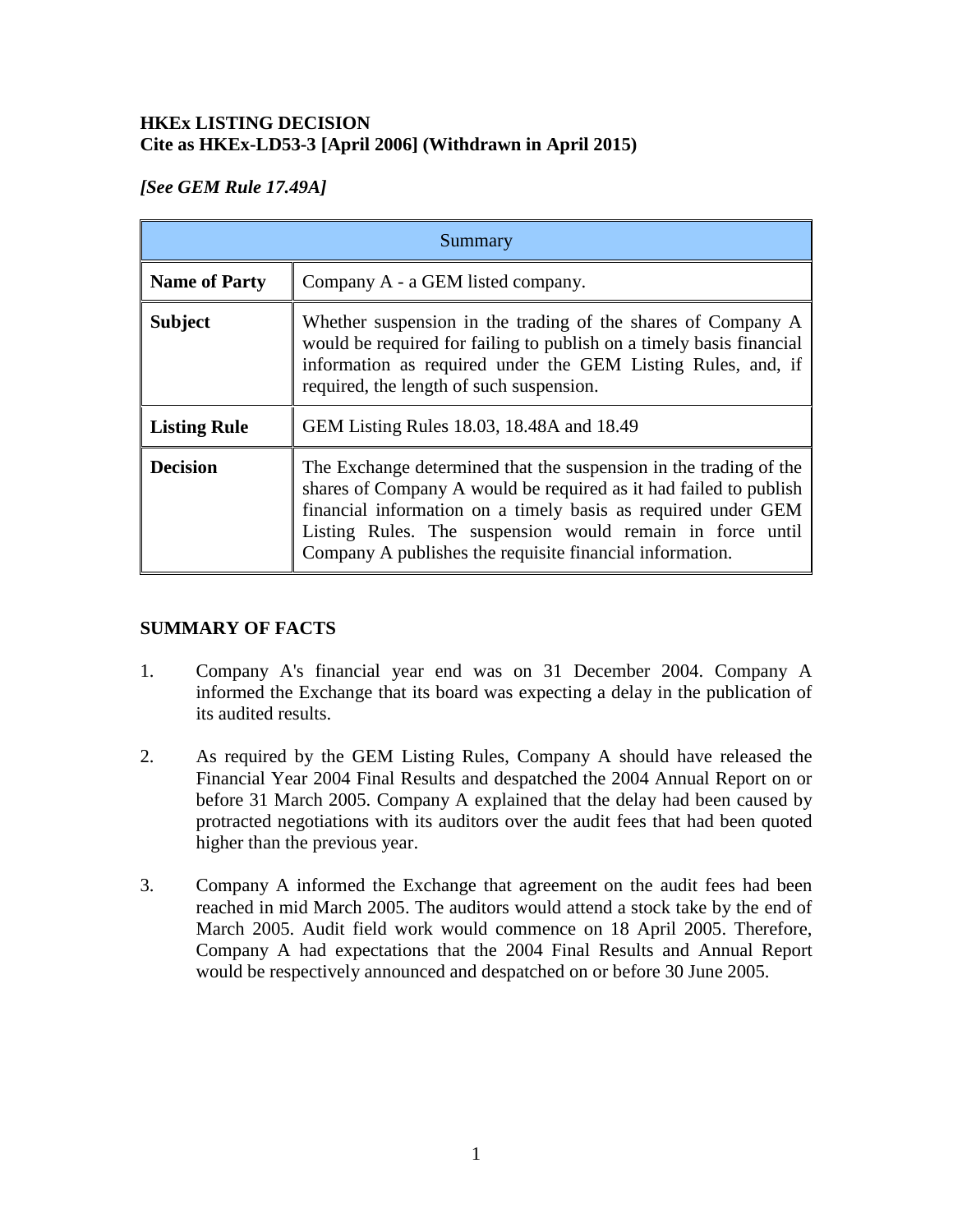#### **THE ISSUE RAISED FOR CONSIDERATION**

4. Whether suspension in the trading of the shares of Company A would be required for failing to publish on a timely basis financial information as required under the GEM Listing Rules and, if required, the length of such suspension.

#### **APPLICABLE LISTING RULE OR PRINCIPLE**

5. GEM Listing Rule 18.03 provides that:

The listed issuer shall send to:—

- (1) every member of the listed issuer; and
- (2) every other holder of its listed securities,

a copy of either (i) the directors' report and its annual accounts and, where the listed issuer prepares group accounts, the group accounts, together with a copy of the auditors' report thereon or (ii) its summary financial report, not less than 21 days before the date of the listed issuer's annual general meeting and not more than 3 months after the date upon which the financial period ended. ……

- 6. GEM Listing Rule 18.48A provides that a listed issuer must publish (in accordance with the requirements of Chapter 16) its annual report, in respect of each of its financial year, not later than 3 months after the date upon which the financial year ended.
- 7. GEM Listing Rule 18.49 provides that:

A listed issuer must publish (in accordance with the requirements of Chapter 16) a preliminary announcement of the results for the financial year, which has been agreed with its auditors, on the GEM website on the next business day after approval by or on behalf of the board of its results and in any event not later than 3 months after the date upon which the financial year ended.

### **ANALYSIS**

- 8. Company A should have published the final results for the year ended 31 December 2004 and despatched the 2004 Annual Report on or before 31 March 2005.
- 9. Such a delay constituted breaches of GEM Listing Rules 18.03, 18.48A and 18.49.